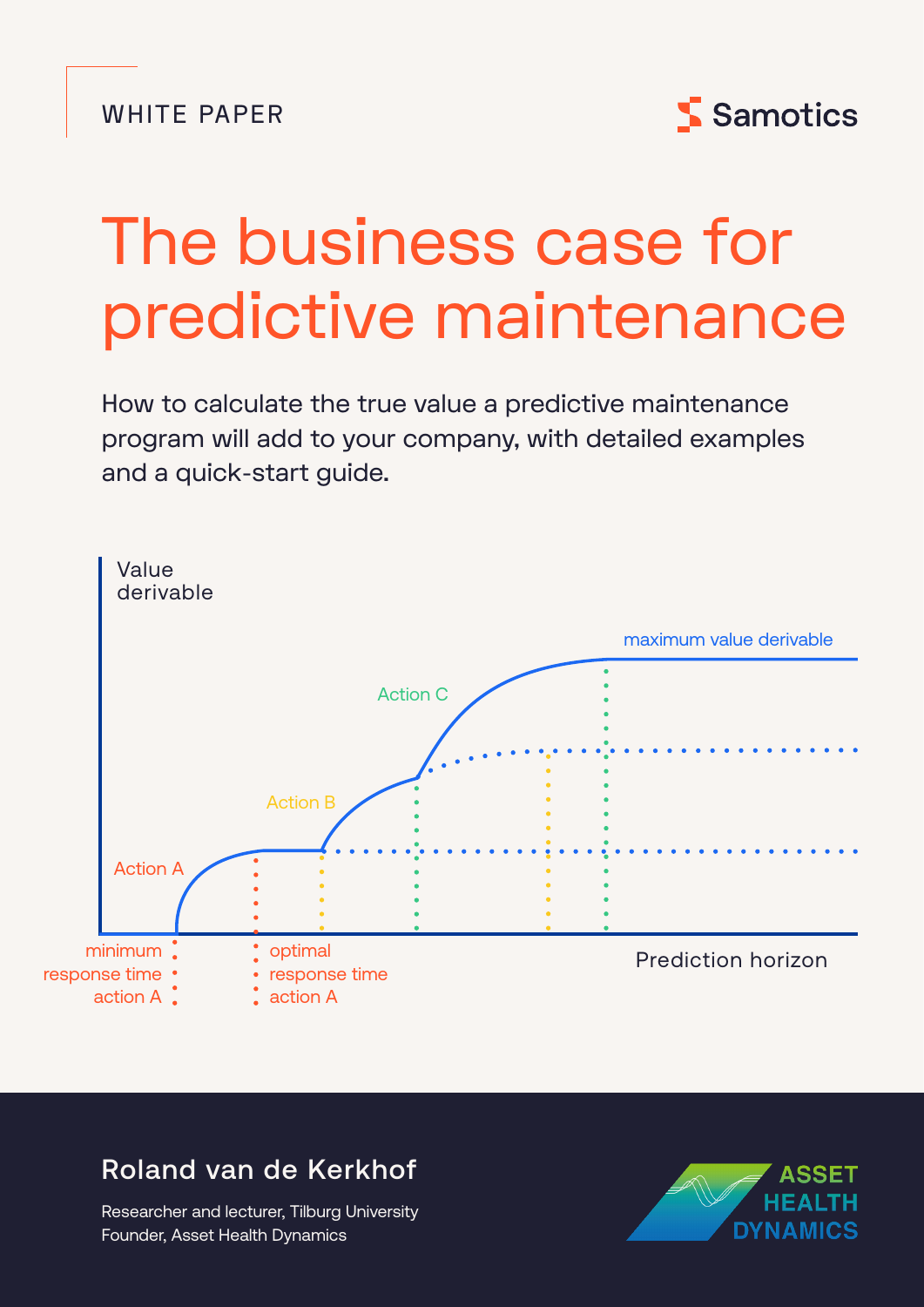# **Contents**

| Understanding the value drivers for predictive maintenance $\ldots \ldots \ldots \ldots \ldots \ldots$ |
|--------------------------------------------------------------------------------------------------------|
|                                                                                                        |
|                                                                                                        |
|                                                                                                        |
|                                                                                                        |
|                                                                                                        |
|                                                                                                        |
|                                                                                                        |
|                                                                                                        |
|                                                                                                        |
|                                                                                                        |
|                                                                                                        |
|                                                                                                        |
|                                                                                                        |

|  |  |  |  |  |   |  |         |                                                                                                                                                                                                                                |  |                                                                                                                                                                                                                                |                                                                                                                                                                                                                                    |  | the contract of the state of the contract of the state                                                                                                                                                                                                                                                                                                                                                                                                                |  |
|--|--|--|--|--|---|--|---------|--------------------------------------------------------------------------------------------------------------------------------------------------------------------------------------------------------------------------------|--|--------------------------------------------------------------------------------------------------------------------------------------------------------------------------------------------------------------------------------|------------------------------------------------------------------------------------------------------------------------------------------------------------------------------------------------------------------------------------|--|-----------------------------------------------------------------------------------------------------------------------------------------------------------------------------------------------------------------------------------------------------------------------------------------------------------------------------------------------------------------------------------------------------------------------------------------------------------------------|--|
|  |  |  |  |  |   |  |         |                                                                                                                                                                                                                                |  |                                                                                                                                                                                                                                |                                                                                                                                                                                                                                    |  | particularly services and services of the first state of the R                                                                                                                                                                                                                                                                                                                                                                                                        |  |
|  |  |  |  |  |   |  |         |                                                                                                                                                                                                                                |  |                                                                                                                                                                                                                                |                                                                                                                                                                                                                                    |  | the contract of the contract of the contract of the contract of the contract of the contract of                                                                                                                                                                                                                                                                                                                                                                       |  |
|  |  |  |  |  |   |  |         |                                                                                                                                                                                                                                |  |                                                                                                                                                                                                                                |                                                                                                                                                                                                                                    |  | $\mathcal{L} = \mathcal{L} \times \mathcal{L} = \mathcal{L} \times \mathcal{L} = \mathcal{L} \times \mathcal{L} = \mathcal{L} \times \mathcal{L} = \mathcal{L} \times \mathcal{L} = \mathcal{L} \times \mathcal{L} = \mathcal{L} \times \mathcal{L} = \mathcal{L} \times \mathcal{L} = \mathcal{L} \times \mathcal{L} = \mathcal{L}$                                                                                                                                  |  |
|  |  |  |  |  |   |  |         |                                                                                                                                                                                                                                |  |                                                                                                                                                                                                                                |                                                                                                                                                                                                                                    |  | $\mathcal{L}^{\mathcal{A}}(\mathcal{A})=\mathcal{L}^{\mathcal{A}}(\mathcal{A})=\mathcal{L}^{\mathcal{A}}(\mathcal{A})=\mathcal{L}^{\mathcal{A}}(\mathcal{A})=\mathcal{L}^{\mathcal{A}}(\mathcal{A})=\mathcal{L}^{\mathcal{A}}(\mathcal{A})=\mathcal{L}^{\mathcal{A}}(\mathcal{A})=\mathcal{L}^{\mathcal{A}}(\mathcal{A})=\mathcal{L}^{\mathcal{A}}(\mathcal{A})=\mathcal{L}^{\mathcal{A}}(\mathcal{A})=\mathcal{L}^{\mathcal{A}}(\mathcal{A})=\mathcal{L}^{\mathcal{$ |  |
|  |  |  |  |  |   |  |         |                                                                                                                                                                                                                                |  |                                                                                                                                                                                                                                |                                                                                                                                                                                                                                    |  | and a series of the series of the series of the series of the series of the series of the series of the series of the series of the series of the series of the series of the series of the series of the series of the series                                                                                                                                                                                                                                        |  |
|  |  |  |  |  |   |  |         |                                                                                                                                                                                                                                |  |                                                                                                                                                                                                                                |                                                                                                                                                                                                                                    |  | アンティーティング ファンディア アール・トール・トール しんしんしん しんしんしんしん                                                                                                                                                                                                                                                                                                                                                                                                                          |  |
|  |  |  |  |  |   |  |         |                                                                                                                                                                                                                                |  |                                                                                                                                                                                                                                | and a series of the control of the control of the control of the control of the control of the control of the control of the control of the control of the control of the control of the control of the control of the control     |  |                                                                                                                                                                                                                                                                                                                                                                                                                                                                       |  |
|  |  |  |  |  |   |  |         |                                                                                                                                                                                                                                |  |                                                                                                                                                                                                                                | and a series of the control of the control of the South Andrew Street and Andrew Street and                                                                                                                                        |  |                                                                                                                                                                                                                                                                                                                                                                                                                                                                       |  |
|  |  |  |  |  |   |  |         |                                                                                                                                                                                                                                |  |                                                                                                                                                                                                                                | and provided a series of the control of the series of the Control of the European Association of the control of                                                                                                                    |  |                                                                                                                                                                                                                                                                                                                                                                                                                                                                       |  |
|  |  |  |  |  |   |  |         |                                                                                                                                                                                                                                |  | and a second contract of the contract of the contract of the contract of the contract of the contract of the contract of the contract of the contract of the contract of the contract of the contract of the contract of the c |                                                                                                                                                                                                                                    |  |                                                                                                                                                                                                                                                                                                                                                                                                                                                                       |  |
|  |  |  |  |  |   |  |         |                                                                                                                                                                                                                                |  |                                                                                                                                                                                                                                |                                                                                                                                                                                                                                    |  |                                                                                                                                                                                                                                                                                                                                                                                                                                                                       |  |
|  |  |  |  |  |   |  |         |                                                                                                                                                                                                                                |  |                                                                                                                                                                                                                                | and a set of the contract of the contract of the contract of the contract of $\mathcal{A}$ . As we can also the contract of the contract of the contract of the contract of the contract of the contract of the contract of the co |  |                                                                                                                                                                                                                                                                                                                                                                                                                                                                       |  |
|  |  |  |  |  |   |  |         |                                                                                                                                                                                                                                |  |                                                                                                                                                                                                                                | and a series of the control of the control of the control of the control of the control of the control of the control of the control of the control of the control of the control of the control of the control of the control     |  |                                                                                                                                                                                                                                                                                                                                                                                                                                                                       |  |
|  |  |  |  |  |   |  |         |                                                                                                                                                                                                                                |  |                                                                                                                                                                                                                                | and a series of the control of the control of the control of the control of the control of the control of the control of the control of the control of the control of the control of the control of the control of the control     |  |                                                                                                                                                                                                                                                                                                                                                                                                                                                                       |  |
|  |  |  |  |  |   |  |         |                                                                                                                                                                                                                                |  | and a series of the contract of the contract of the Contract of the Contract of the Contract of the Contract of                                                                                                                |                                                                                                                                                                                                                                    |  |                                                                                                                                                                                                                                                                                                                                                                                                                                                                       |  |
|  |  |  |  |  |   |  |         | the second contract of the contract of the second contract of the first second contract of the second contract of the second contract of the second contract of the second contract of the second contract of the second contr |  |                                                                                                                                                                                                                                |                                                                                                                                                                                                                                    |  |                                                                                                                                                                                                                                                                                                                                                                                                                                                                       |  |
|  |  |  |  |  |   |  |         | . <i>.</i> . 1 1 1 1                                                                                                                                                                                                           |  |                                                                                                                                                                                                                                |                                                                                                                                                                                                                                    |  |                                                                                                                                                                                                                                                                                                                                                                                                                                                                       |  |
|  |  |  |  |  |   |  |         |                                                                                                                                                                                                                                |  |                                                                                                                                                                                                                                |                                                                                                                                                                                                                                    |  |                                                                                                                                                                                                                                                                                                                                                                                                                                                                       |  |
|  |  |  |  |  |   |  |         | $\mathcal{A}=\mathcal{A}=\mathcal{A}=\mathcal{A}=\mathcal{A}=\mathcal{A}=\mathcal{A}=\mathcal{A}=\mathcal{A}=\mathcal{A}=\mathcal{A}=\mathcal{A}=\mathcal{A}=\mathcal{B}=\mathcal{B}=\mathcal{B}.$                             |  |                                                                                                                                                                                                                                |                                                                                                                                                                                                                                    |  |                                                                                                                                                                                                                                                                                                                                                                                                                                                                       |  |
|  |  |  |  |  |   |  | . 1 1 1 |                                                                                                                                                                                                                                |  |                                                                                                                                                                                                                                |                                                                                                                                                                                                                                    |  |                                                                                                                                                                                                                                                                                                                                                                                                                                                                       |  |
|  |  |  |  |  |   |  |         | . <i>.</i> . <i>.</i>                                                                                                                                                                                                          |  |                                                                                                                                                                                                                                |                                                                                                                                                                                                                                    |  |                                                                                                                                                                                                                                                                                                                                                                                                                                                                       |  |
|  |  |  |  |  |   |  |         |                                                                                                                                                                                                                                |  |                                                                                                                                                                                                                                |                                                                                                                                                                                                                                    |  |                                                                                                                                                                                                                                                                                                                                                                                                                                                                       |  |
|  |  |  |  |  |   |  |         |                                                                                                                                                                                                                                |  |                                                                                                                                                                                                                                |                                                                                                                                                                                                                                    |  |                                                                                                                                                                                                                                                                                                                                                                                                                                                                       |  |
|  |  |  |  |  |   |  |         |                                                                                                                                                                                                                                |  |                                                                                                                                                                                                                                |                                                                                                                                                                                                                                    |  |                                                                                                                                                                                                                                                                                                                                                                                                                                                                       |  |
|  |  |  |  |  |   |  |         |                                                                                                                                                                                                                                |  |                                                                                                                                                                                                                                |                                                                                                                                                                                                                                    |  |                                                                                                                                                                                                                                                                                                                                                                                                                                                                       |  |
|  |  |  |  |  |   |  | .       |                                                                                                                                                                                                                                |  |                                                                                                                                                                                                                                |                                                                                                                                                                                                                                    |  |                                                                                                                                                                                                                                                                                                                                                                                                                                                                       |  |
|  |  |  |  |  | . |  |         |                                                                                                                                                                                                                                |  |                                                                                                                                                                                                                                |                                                                                                                                                                                                                                    |  |                                                                                                                                                                                                                                                                                                                                                                                                                                                                       |  |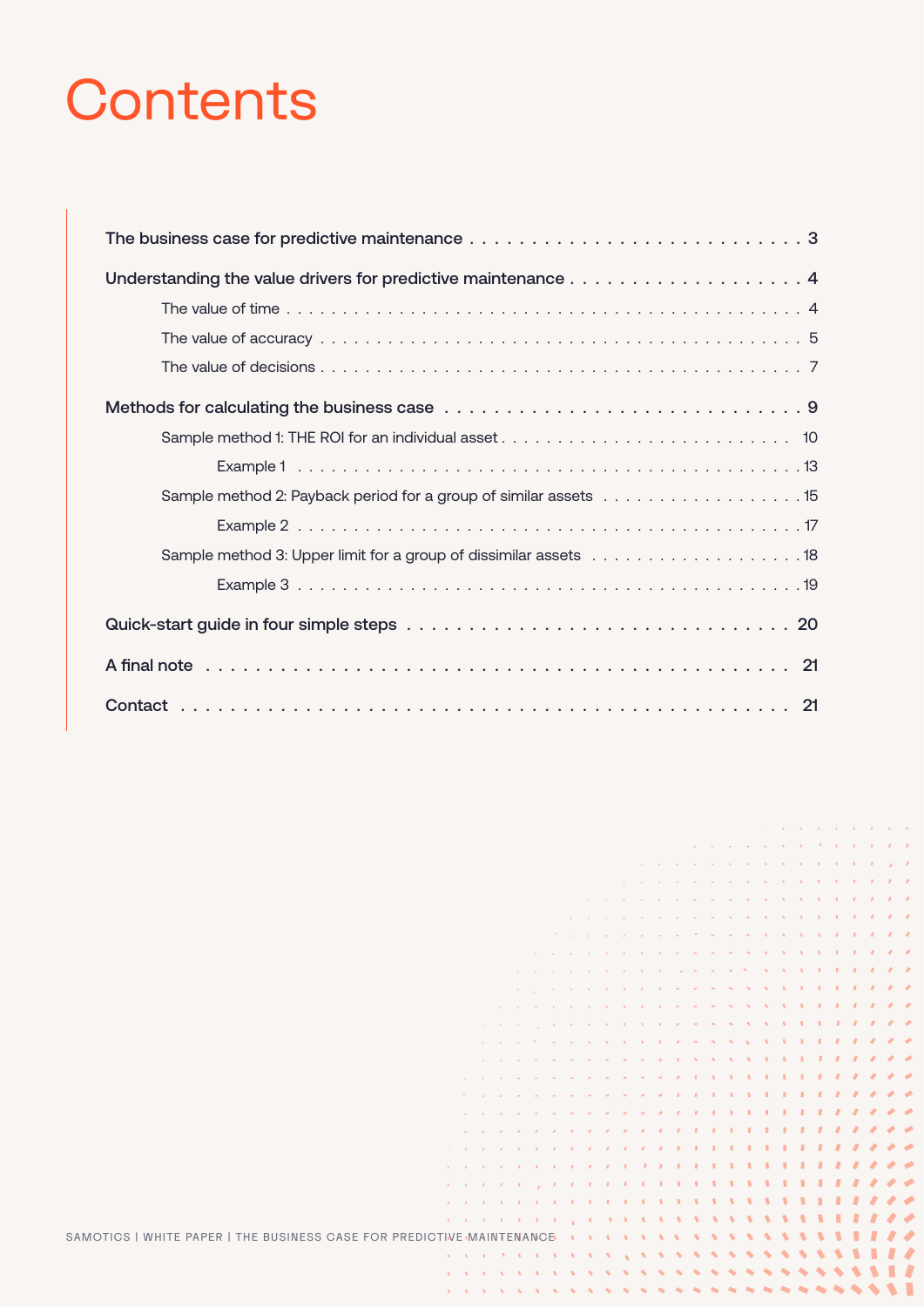# The business case for predictive maintenance

Ramping up predictive maintenance requires serious investments by asset owners and considerable managerial interventions. Having a good sense of the value it will add is therefore one of the preconditions for a successful predictive maintenance program—yet calculating the business case isn't easy. In this white paper, I aim to shed light on the main value drivers for predictive maintenance and provide guidance to help you compute the business case for your own predictive maintenance efforts.

In my experience computing business cases, I've typically encountered two groups of people. The first group systematically overestimates the value of predictive maintenance, by assuming long prediction horizons, perfect accuracy, and a wide range of benefits. The second group argues that "we'll never know whether an asset would have failed otherwise"—in which they're generally right—and refrains from calculating the business case altogether. This white paper is for both of them.

The first part of the paper explains three important factors—time, accuracy and decisions—to consider as you think about the value of predictive maintenance. The second part illustrates multiple methods for calculating the business case for predictive maintenance, even under conditions of uncertainty.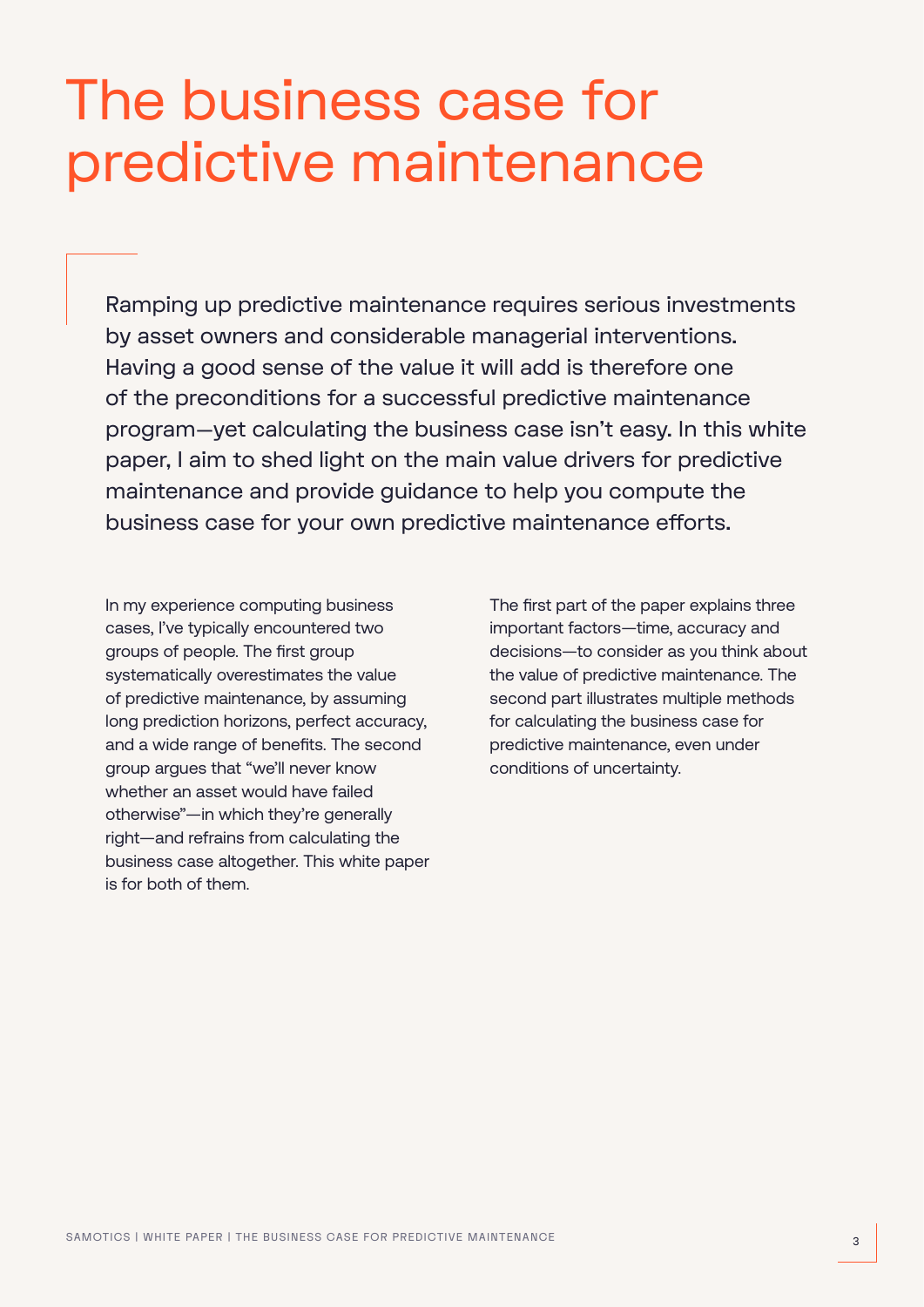# Understanding the value drivers for predictive maintenance

#### THE VALUE OF TIME

Predictive maintenance technologies enable an organization to take proactive actions, such as performing targeted maintenance, clustering maintenance activities, and adjusting asset usage. Few of these actions can be performed instantaneously, however (preparing a maintenance activity, for example, takes time), nor can they be initiated at every moment in time. In reality, **most organizations have a response time**—the time required to respond to a request for action—which depends on the action to be taken, the organizational context, and the timing of the request. The consequence is logical, yet important: the earlier you know an asset is going to fail, the bigger the range of proactive actions you can take.

In fact, for many actions, organizations have both a minimum response time and an optimal response time. Let's take the overhaul of an electric motor as an example. The **minimum response time** is based on an emergency scenario. If you find out right now that the motor is about to break down, how long will it take you to start the maintenance activity? That might require that you stop the production process (wasting product), hire a skilled maintenance technician from a contractor (at a premium), or obtain a spare electric motor (with emergency shipping). If the consequences of breakdown are great enough, it's possible to save money

with such an emergency approach. But the motor's overhaul would be much less costly if the organization had more time to react.

The **optimal response time** denotes how long an organization needs to optimally perform an action. In this example, the optimal response time depends on the time between planned production stops, the scheduling horizon for maintenance technicians, and the standard delivery time for electric motors. If production is stopped once every month, for example, and the scheduling horizon and delivery time are three weeks, the optimal value of preventive overhaul can be derived if the organization knows more than a month in advance that the motor is about to break down. The technology's **prediction horizon**—how far in advance a prediction system produces a correct prediction therefore determines the value that can be derived. This idea is visualized in figure 1.

## **TIP**

The further you can see into the future, the more proactive responses you have available and the better you can perform each one.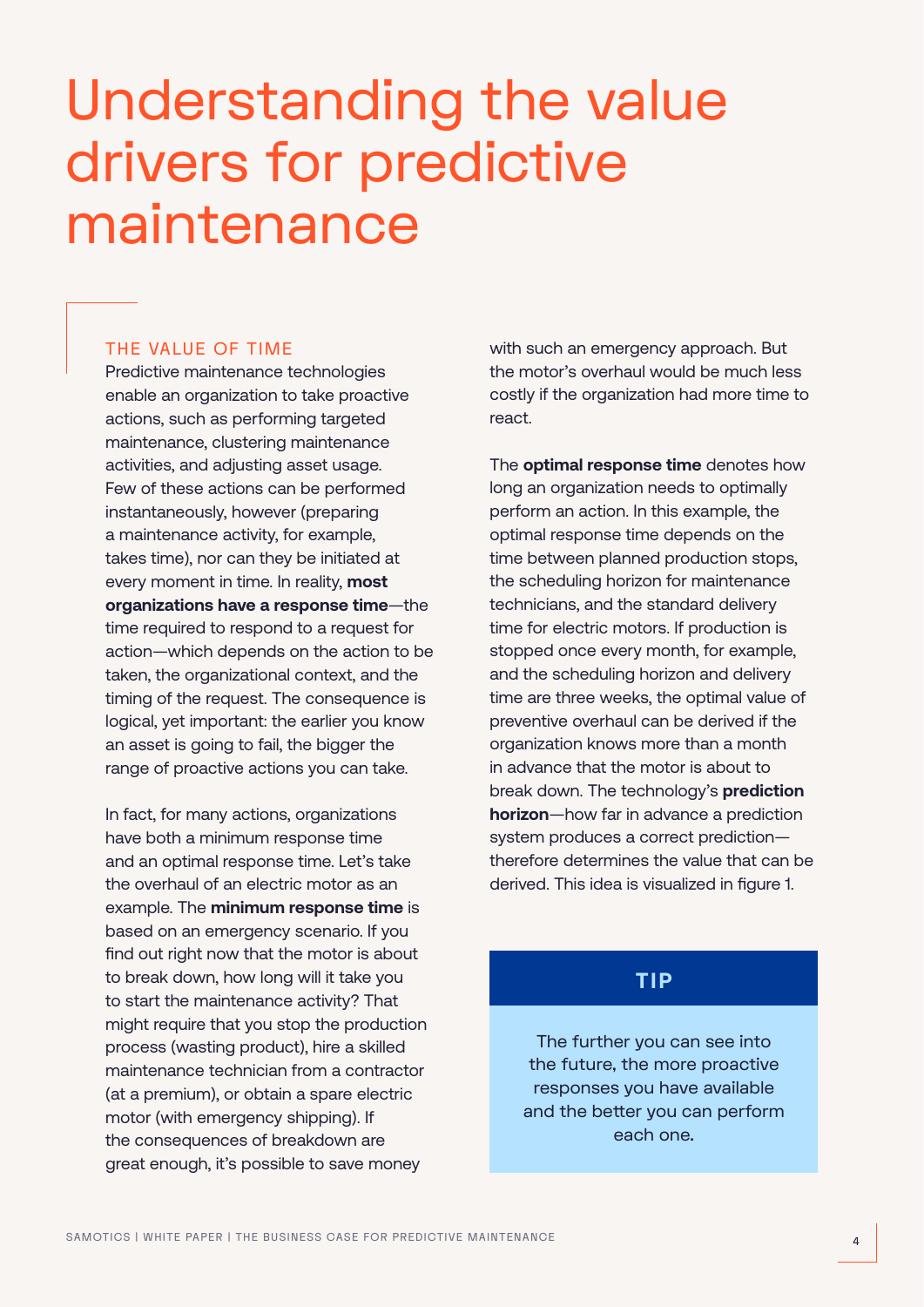

Figure 1. The value of time: an example of a relationship between a condition monitoring technology's prediction horizon and the potential value you can derive.

#### THE VALUE OF ACCURACY

Even if you have all the time in the world, few predictive maintenance technologies are capable of perfectly predicting failures—neither from the start nor over time. Most new applications require learning—by machines, by humans, or both—while over time the predictive performance is subject to changes in the asset itself (e.g., modifications) and its operational context (e.g., process or product changes).

Two important performance indicators for a predictive maintenance technology are its **sensitivity** and its **specificity**. The sensitivity, also known as the true positive rate, indicates the percentage of failures that are identified beforehand (providing the organization sufficient response time). Specificity, or the true negative rate, indicates how well the technology is able to identify that an asset is not about to fail. The higher the specificity, the lower the number of false alarms. The higher the sensitivity, the lower the number of unexpected breakdowns. Together, the sensitivity and specificity determine the technology's **accuracy**: the percentage of failures and non-failures that are correctly identified as such.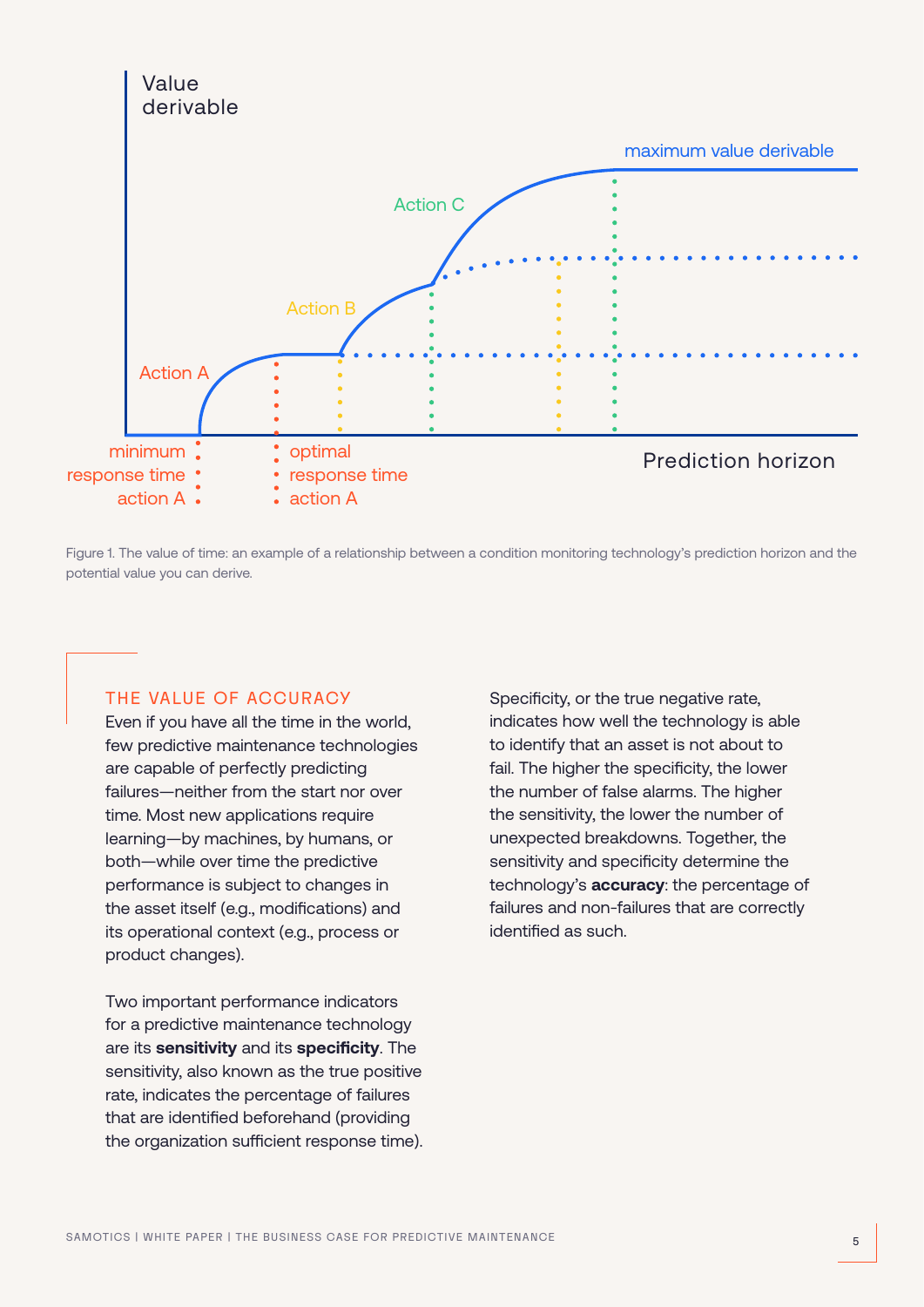|                                                      | <b>Actual condition:</b><br>positive (failure) | <b>Actual condition:</b><br>negative (no failure) |                               |
|------------------------------------------------------|------------------------------------------------|---------------------------------------------------|-------------------------------|
| <b>Predicted condition:</b><br>positive (failure)    | true positive (TP)                             | false positive (FP)<br>(type I error)             |                               |
| <b>Predicted condition:</b><br>negative (no failure) | false negative (FN)<br>(type II error)         | true negative (TN)                                |                               |
|                                                      | <b>SENSITIVITY:</b><br>TP                      | <b>SPECIFICITY:</b><br><b>TN</b>                  | <b>ACCURACY:</b><br>$TP + TN$ |
|                                                      | $TP + FN$                                      | $FP + TN$                                         | $TP + TN + FP + FN$           |

Figure 2. The value of accuracy: classifying predictive sensitivity and specificity.

To calculate the business case for a new predictive maintenance technology, we have to take into account that its accuracy is not perfect. Especially for complex assets with multiple failure modes and degradation mechanisms, business case analyses should incorporate the probability of missing an upcoming failure and the probability of raising a false alarm. In addition, it should be noted that for many assets, the current accuracy before implementing the new predictive maintenance technology—is rarely zero. Anomalies and upcoming failures can, for example, be detected during visual inspections, functional tests, and via production interference, although the prediction horizon of these methods is typically lower than with predictive maintenance technologies. Sound business cases therefore focus on the

*difference* in accuracy between the old and new situations.

### **TIP**

Few predictive maintenance technologies are capable of perfectly predicting failure.

### **TIP**

For most assets, the current prediction accuracy isn't zero, even if you aren't yet using predictive maintenance technologies.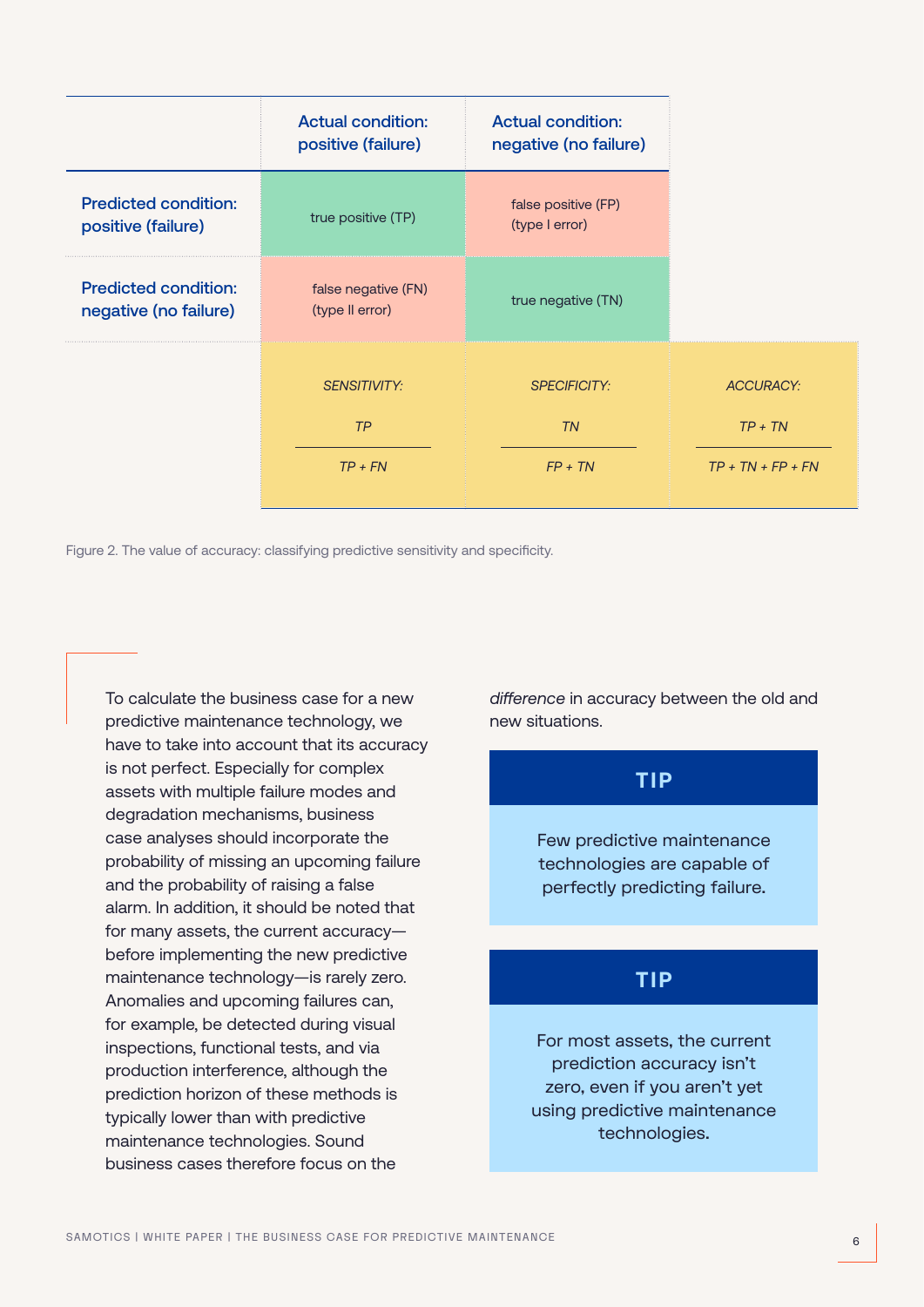#### THE VALUE OF DECISIONS

Almost by definition, predictive maintenance is intended to reduce the cost of maintenance, by enabling you to skip scheduled maintenance activities, prevent unexpected breakdowns, reduce the frequency of inspections, cluster maintenance activities, or perform focused maintenance. This value is generated by **making decisions that are better informed**. But insight into the current and

future state of assets can also benefit other stakeholders in the organization, such as the production department—by reducing energy and materials usage, increasing availability, reducing slowdowns and reducing quality losses—and the project department—by extending assets' useful life. Table 1 summarizes common value drivers for predictive maintenance, including the range of realized benefits I've observed in practice (in percentages).

| <b>Value driver</b>                       | <b>Observed percentages</b> | <b>Beneficial for</b>  |
|-------------------------------------------|-----------------------------|------------------------|
| Reduced maintenance costs                 | $-10\% - 50\%$              | Maintenance department |
| Reduced capital expenditure               | $-10\% - 50\%$              | Project department     |
| Reduce safety & environmental risk        | $0\% - 50\%$                | Many stakeholders      |
| Reduced operational costs                 | $0\% - 50\%$                | Production department  |
| Increased overall equipment effectiveness | $0\% - 50\%$                | Production department  |

Table 1. Common value drivers for predictive maintenance, including benefits observed in the field.

### **TIP**

Predictive maintenance can also lead to substantial benefits for other stakeholders, beyond the maintenance department.

Two things should be noted here. First, while each predictive maintenance use case can have multiple value drivers, only one or two are generally dominant. For example, if predictive maintenance is used to extend an asset's useful life, the cost of maintaining the asset (and the associated risks) tend to increase. If predictive maintenance is used primarily to maximize the asset's uptime, maintenance costs tend to remain stable.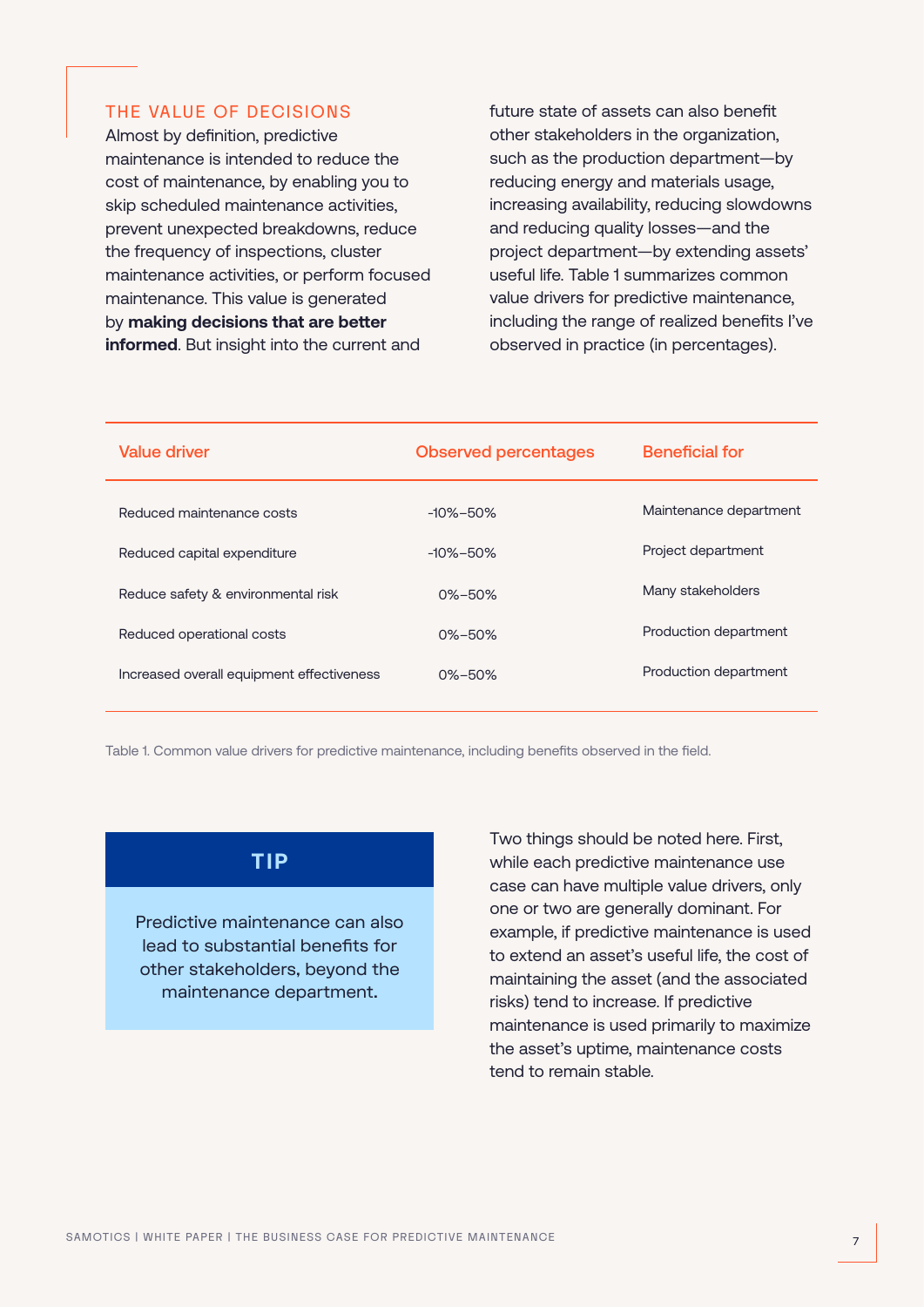Of course, there are examples in which predictive maintenance results in less unnecessary and time-consuming maintenance, thereby automatically increasing the asset's overall equipment effectiveness (OEE) and limiting the number of risky maintenance activities. In these situations, the asset's context mainly determines which benefit is dominant: for some contexts, uptime is much more valuable; for others, capital expenditure or the cost of maintenance.

Second, in my research I've observed that it can take up to several years before the information provided by the predictive maintenance technology is used in decision-making, especially if the technology is not yet perceived as "proven" and the decisions carry risk. This reduces short-term benefits, as the technology only provides value if the organization's decision-making is improved.

During that time, it's possible for the predictive maintenance technology to generate "negative benefits." If the costs of maintenance and capital expenditure haven't yet declined, the initial investment in purchasing and installing the technology and the operational cost of using it to perform measurements and analyses can actually increase overall capital expenditure and maintenance cost. Moreover, if the predictive maintenance technology generates many false alarms, the number of maintenance activities might actually increase, further raising the cost of maintenance.

#### **TIP**

While predictive maintenance can have multiple benefits, typically one or two value drivers are dominant for each use case.

### **TIP**

The benefits of predictive maintenance technologies are realized via improved decisionmaking.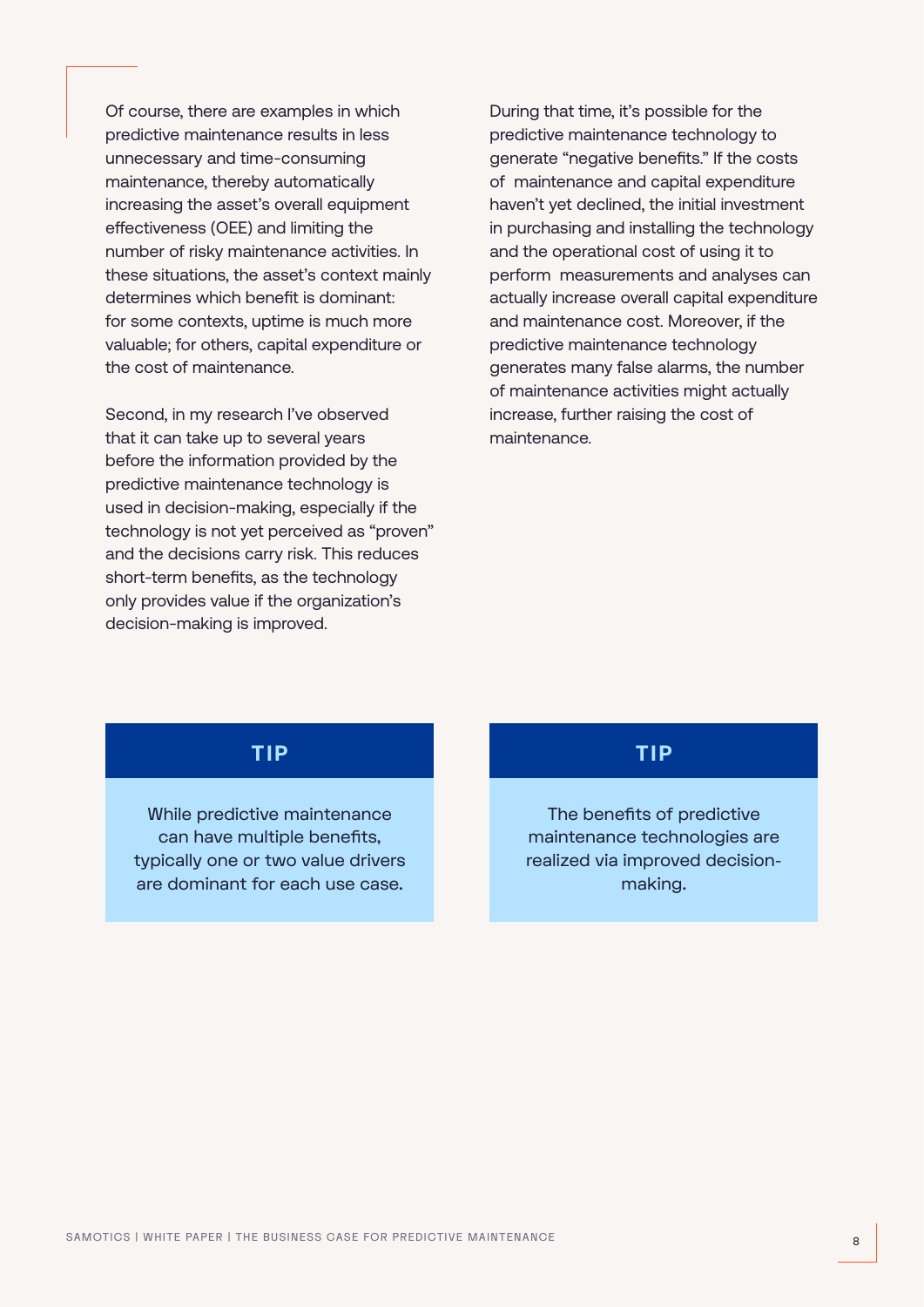# Methods for calculating the business case

There are many ways to calculate a business case, as well as a wide variety of outcome variables. The most dominant outcome variables are the **return on investment** (ROI)—the ratio between the financial gain an investment produces and its cost—and the **payback period**, or time it takes to recover the investment's cost.

Selecting the appropriate method depends, among other things, on the technology's use case—to monitor an individual asset, a group of similar assets, or a group of dissimilar assets—and how

important timing is. If it doesn't matter when costs are incurred and revenues are earned, you can simply use averages to calculate the business case (such as the mean time between failure, average cost of breakdown, and so forth). If timing does matter, such as when computing a payback period or an ROI with a discount rate, you'll need to run simulations. In this section, we'll look at three sample methods for calculating the business case for predictive maintenance.

|                                  | <b>Individual asset</b>                           | <b>Group of similar</b><br>assets | <b>Group of dissimilar</b><br>assets |
|----------------------------------|---------------------------------------------------|-----------------------------------|--------------------------------------|
| <b>Timing does not</b><br>matter | Example 1:<br><b>ROI</b> without<br>discount rate |                                   | Example 3:<br>Upper limit            |
| <b>Timing does matter</b>        |                                                   | Example 2:<br>Payback period      |                                      |

Table 2. Three sample methods for calculating the business case.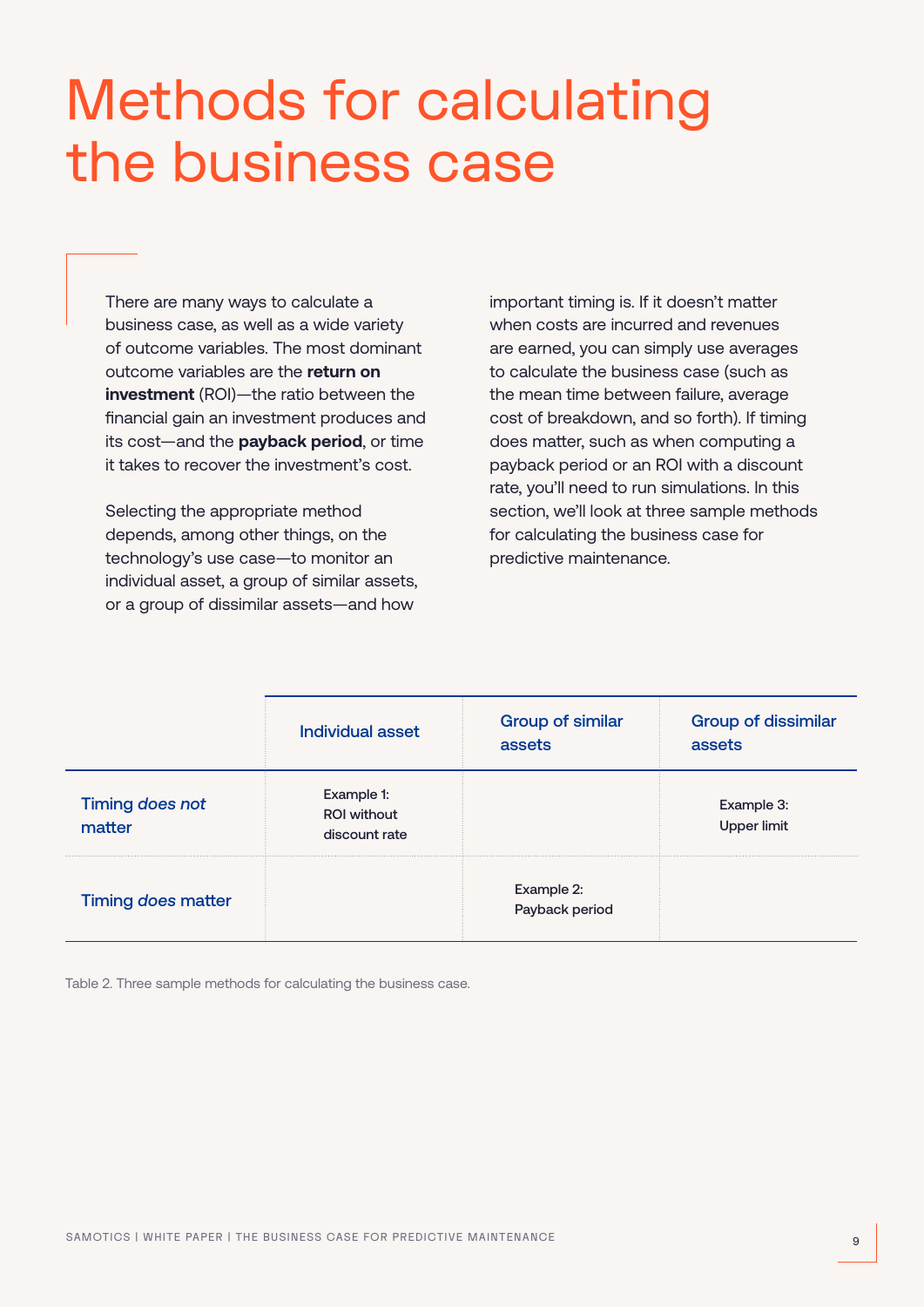### **EXAMPLE: SETUP**

For our three sample calculations, we'll use a fictitious company called Solid Steel. Solid Steel is a multinational steel manufacturer with production plants in 25 countries and annual production of 25 million metric tons.

You're working at the company's Dutch plant, Solid Steel NL, a site that produces steel around the clock, with the exception of a few scheduled maintenance stops each year. The plant has many rotating assets, including 4 compressors, 20 fans, 100 pumps, and 200 conveyors.

Two weeks ago, your management indicated that lately the pumps have been having issues, particularly several of the 55 centrifugal pumps. Of these 55 centrifugal pumps, 35 are already incorporated in a manual vibration monitoring program (which measures them every six weeks). The 15 most critical pumps are manually checked for lubricant once every year.

You've recently heard about an affordable automated monitoring system, so you're setting out to identify the pumps for which the new system would be valuable.

#### SAMPLE METHOD 1: THE ROI FOR AN INDIVIDUAL ASSET

Let's start with the basics. The return on investment depends on the difference in costs and gains between the present state and the future state. All features that are unaffected can be left out of the business case—and the simpler the business case, the better. Experience shows that in most business cases, only a small number of variables—typically between three and five—have a strong impact on the business case as a whole.

The costs of predictive maintenance can be subdivided into initial costs and recurring costs. Initial costs are incurred to implement the new system, such as costs for engineering, procurement, installation and training. Recurring costs are those incurred by the system's ongoing use:

for example, the costs of inspections, analyses, and management. If these activities are outsourced, the recurring costs will be aggregated in a monthly or yearly subscription fee.

In a business case analysis, costs are generally the easiest part to identify, as they are either specified by the vendor of the predictive maintenance technology or service, or can be retrieved from earlier use cases.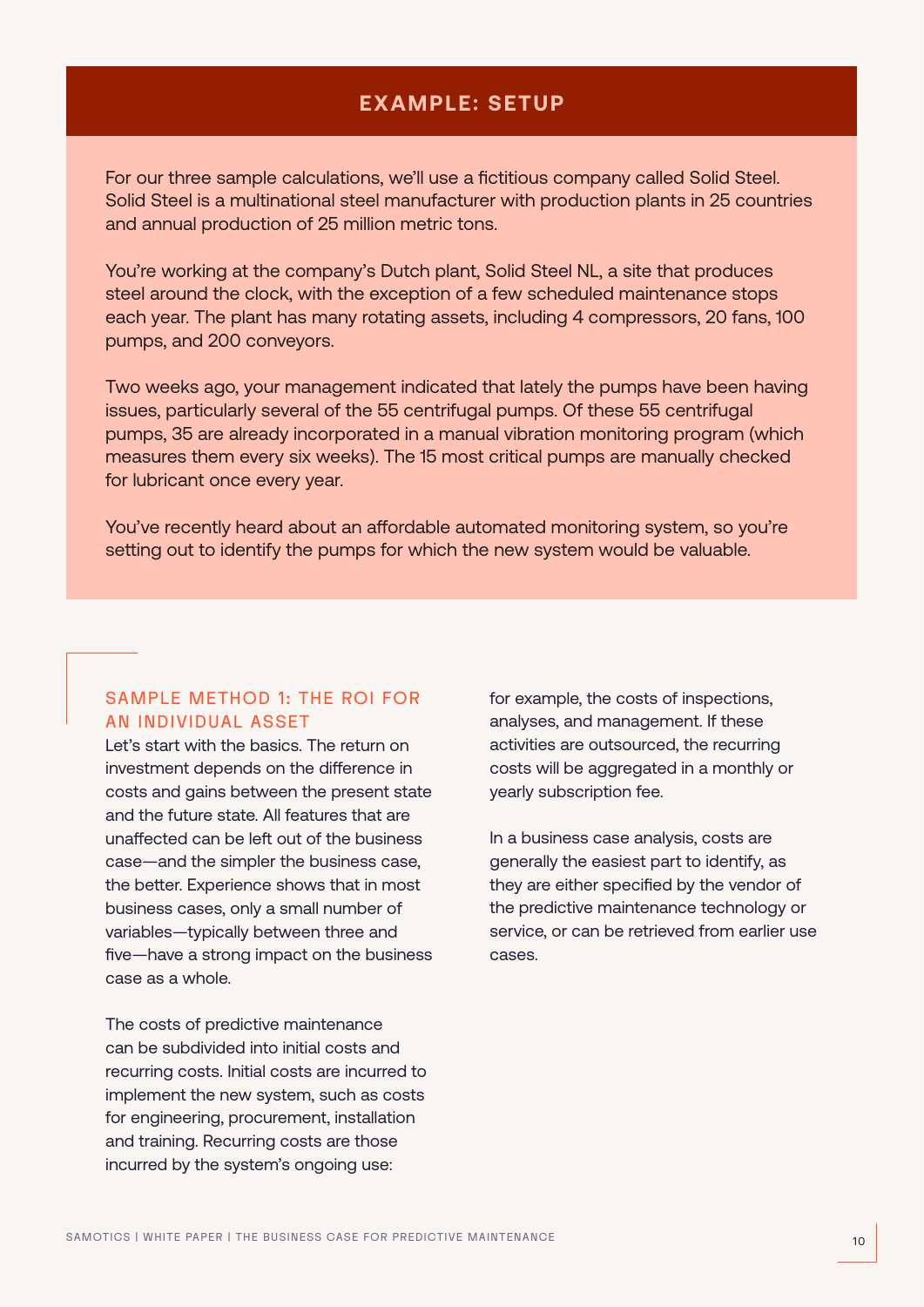The main challenge lies in estimating the benefits of predictive maintenance. Here, a lot of uncertainty arises: it's unknown how often an asset will break down, how well the predictive maintenance technology will perform, whether a modification will be implemented that extends the asset's lifetime, and so on. To make it less complex and reduce the bias in estimation, I recommend the following procedure:

# STEP 1

**Gather a team** of the asset's maintenance engineers, the predictive maintenance technology specialist, and you, your company's brand-new business case specialist.

## STEP 2

**Start with the direct benefit** from preventing failures. The best way to do this is by decomposing the asset's failure into failure modes. If an asset has 10 ways of failing, write them all down, and assess for each failure mode whether the predictive maintenance technology will improve the sensitivity. If so, for that failure mode:



Estimate the **mean time between failures** (MTBF). You can base your estimate on the manufacturer's manual, existing reliability data, expert judgment, or a combination of these.

Estimate the current **sensitivity** and the new sensitivity using the predictive maintenance system. Both the minimum response time and the optimal response time can be used to estimate the sensitivity and corresponding costs, but be consistent.



Estimate the **costs** for two scenarios: (a) the failure was not foreseen, and (b) the failure was foreseen. Include whatever costs are relevant for your case: the costs of maintenance, the opportunity costs of lost production, the costs of environmental damage, and so on.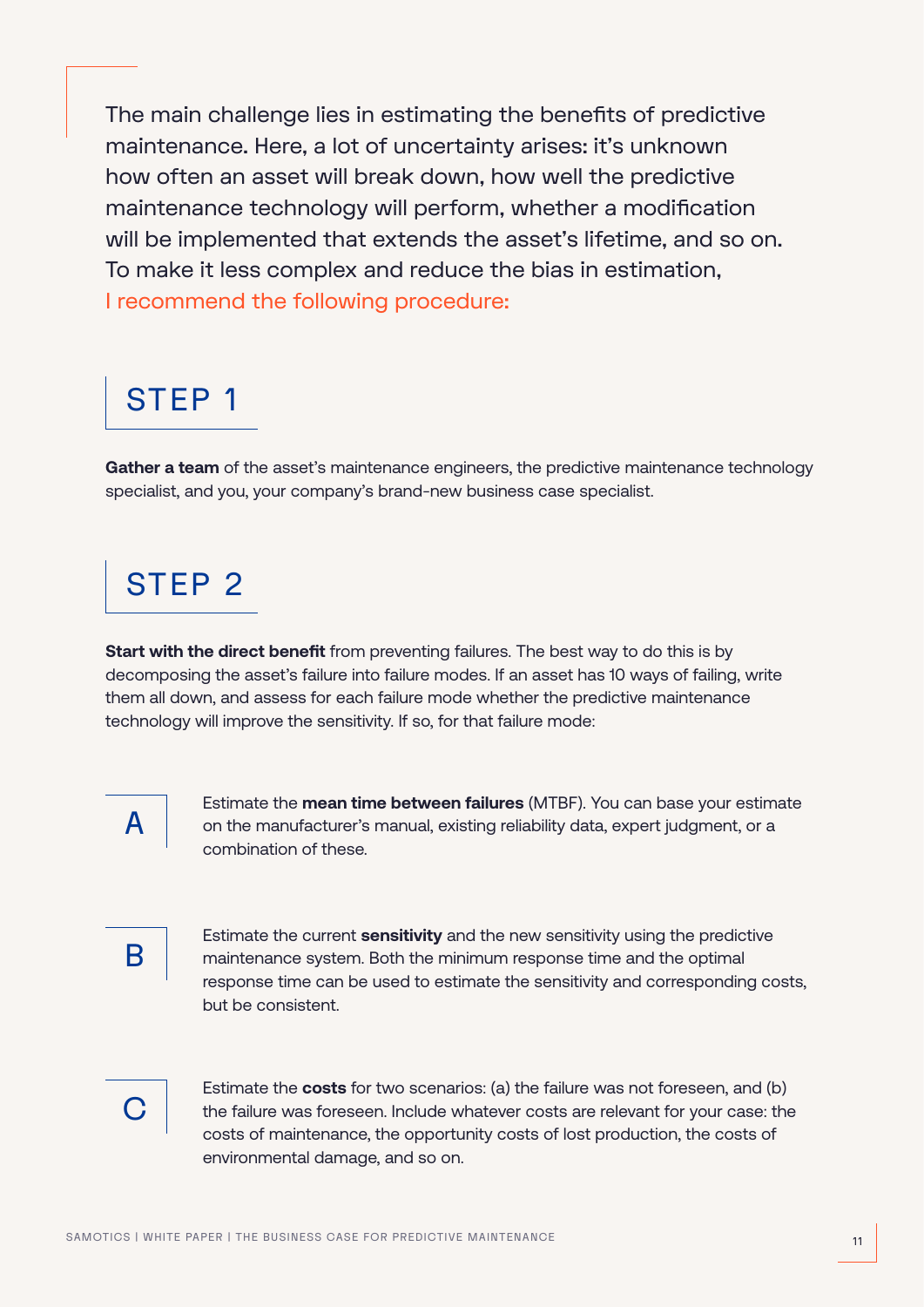## **TIP**

If variables are uncertain and it's hard to specify averages, use ranges.

Let the specialists collectively come up with a minimum ("It's very unlikely the real value is lower than …") and a maximum ("It's very unlikely the real value is greater than …").

Later on, test how substantial the effect is on the business case. If it turns out one of these variables does have a big effect and the range is large, it might be wise to search for additional information to reduce the width of the range.

# STEP 3

Next, discuss **additional value you'll derive** from the new predictive maintenance system. To what extent and how will it affect inspection costs, periodic maintenance costs, operational costs, operational revenues, and so on? Calculate the resulting benefit separately for each source of value. Common sources of value are:

> **Reducing the frequency of other inspections**, if the new technology replaces visual inspections partly or altogether.

B

A

**Extending periodic maintenance intervals**, if periodic maintenance is skipped when the predictive maintenance system indicates the asset's condition is still okay, or if periodic maintenance is stopped altogether.

C

**Reducing energy usage**, if the new system helps you identify and solve energy wastage earlier.

D

**Extending the asset's lifetime**, if degradation is identified and solved earlier, preventing further degradation, or if the new technology generates insight into the sources of degradation, and these can be mitigated.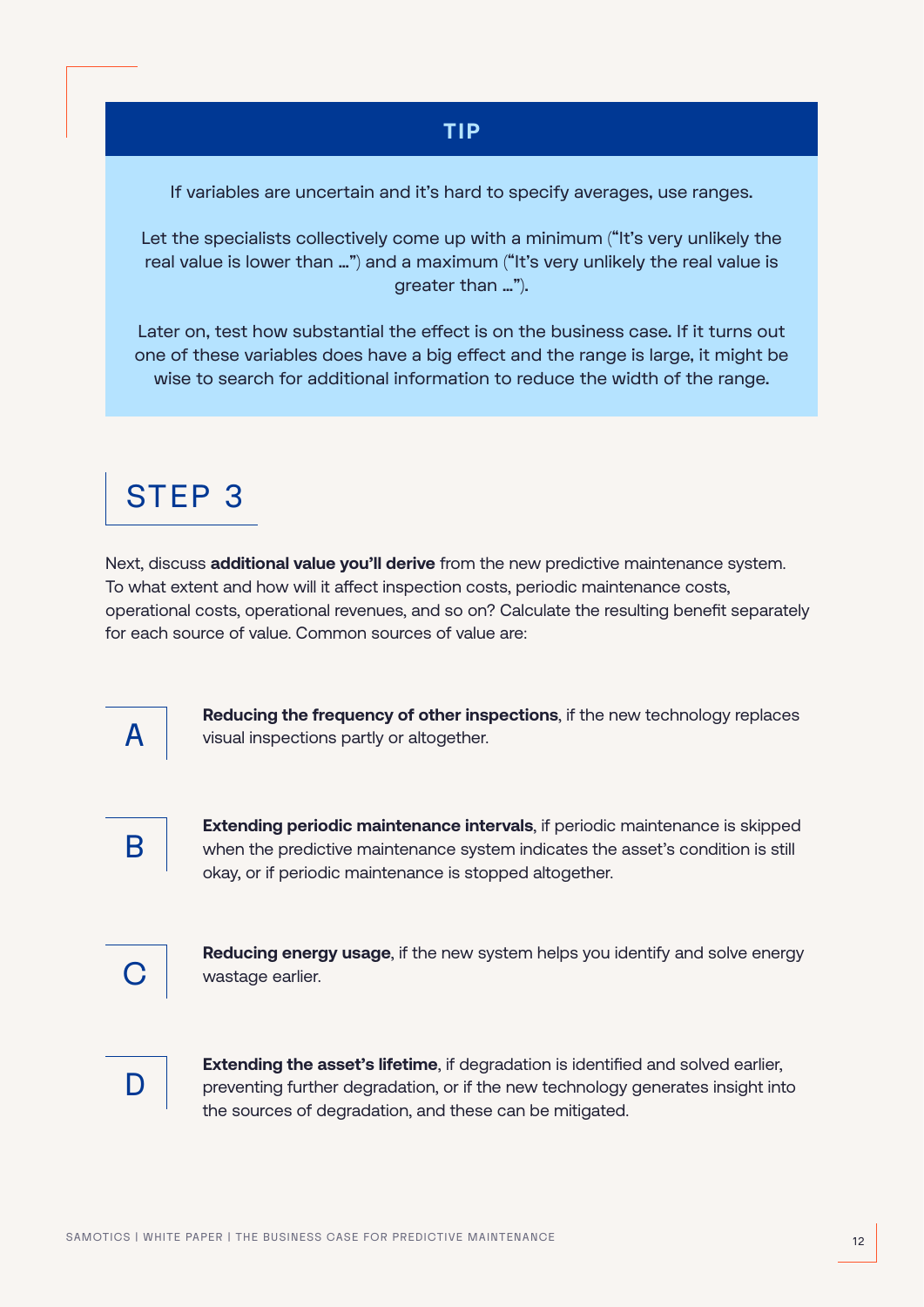## STEP 4

Last but not least, discuss the **cost of alarms** (both true and false). How many alarms do you expect each year? And how will you respond to them? Discuss the process and identify what costs it will incur. It's common for:



alarms to trigger **additional inspection**, either to validate the alarm or to diagnose what maintenance needs to be performed. If these diagnoses would not have been performed otherwise, they count as additional costs.



alarms to trigger **maintenance actions** (otherwise, the value at step 2 is limited), including unnecessary ones—that is, maintenance that's performed too early. After validation (step 4a), what percentage of alarms still lead to unnecessary maintenance?

### **EXAMPLE 1**

One of the critical centrifugal pumps has recently broken down unexpectedly, stopping production, and has had relatively high maintenance costs over the past couple of years. So you've decided to start your business case analysis here.

Following the procedure above, you've first requested an indication of the costs from the predictive maintenance technology's supplier: €1,000 to install and €500 per year for the monitoring service. Then you created a table to determine the direct benefits from preventing failures. Table 3 shows part of this table, for three common pump failure modes: impeller failure, bearing failure and seal failure. Based on past reliability data and the maintenance engineer's judgment, you expect the MTBF for these failure modes for this pump to be 10, 8 and 5 years, respectively. This pump's unexpected breakdown is capable of shutting down the production line, causing a production loss of approximately €25,000 per hour.

Most upcoming impeller and bearing failures in this pump have been detected early on through your manual vibration monitoring and lubricant analysis, but the new system can identify impeller unbalance several months earlier, enabling earlier preventive maintenance. That reduces consequential damage to the bearings and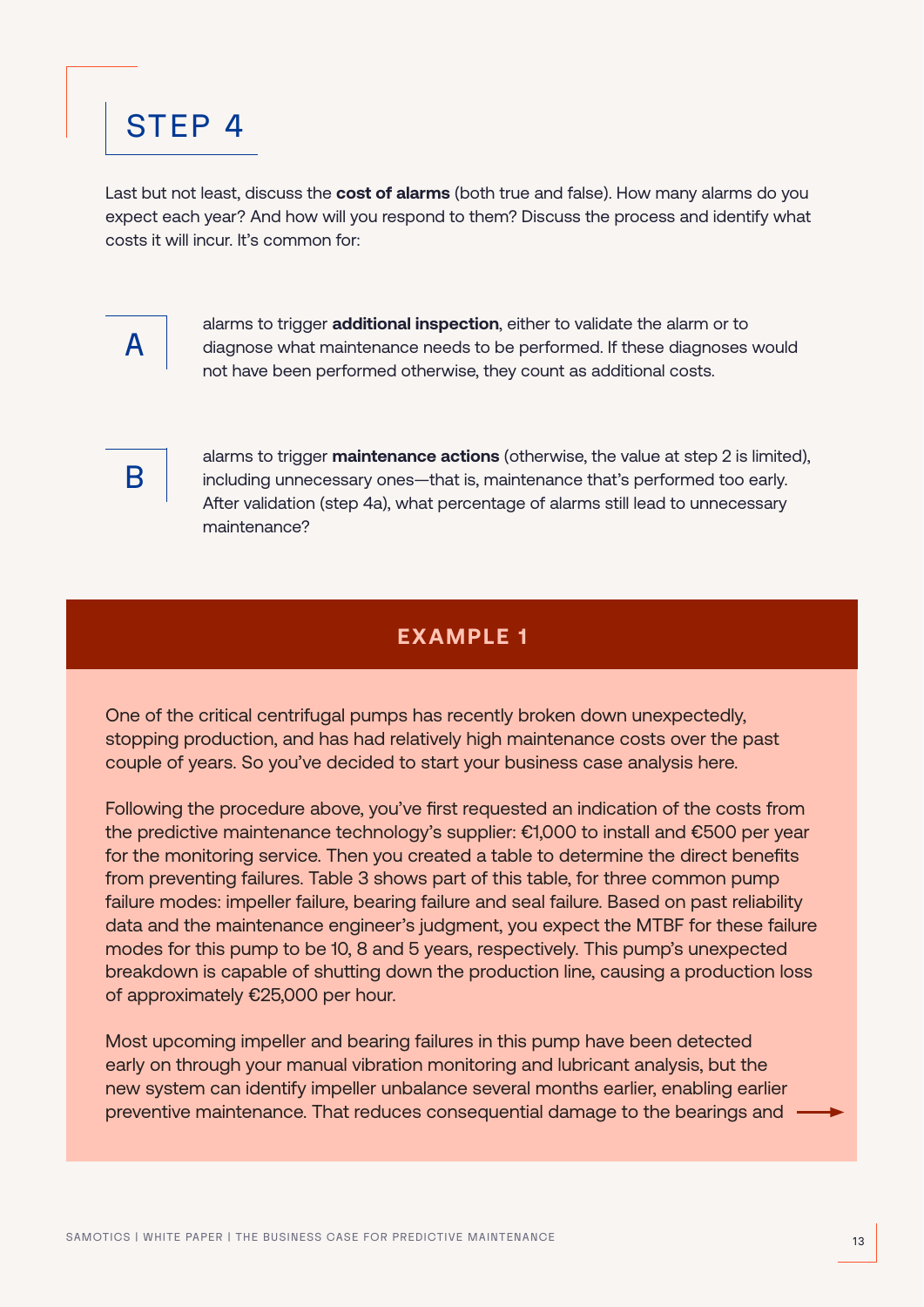increases the likelihood of scheduling repairs during an already planned maintenance stop. The new system is thus more accurate (thanks to more frequent measurement) and enables you to derive more value from proactive responses (thanks to a longer prediction horizon).

| <b>Failure mode</b> | <b>MTBF</b> | Old | <b>Sensitivity</b><br><b>New</b> | <b>Not</b><br>foreseen | Cost-of-failure scenarios<br>Foreseen<br>old | Foreseen<br>new | Average<br>annual<br>difference |
|---------------------|-------------|-----|----------------------------------|------------------------|----------------------------------------------|-----------------|---------------------------------|
| Impeller failure    | 10 years    | 80% | 93%                              | €57,000                | €7,000                                       | €5,000          | €836                            |
| Bearing failure     | 8 years     | 75% | 95%                              | €27,000                | €2,000                                       | €2,000          | €625                            |
| Seal failure        | 5 years     | 10% | 10%                              | €58,000                | €8,000                                       | €8,000          | €O                              |

Table 3. Calculating the direct benefits from preventing failures, based on the costs of maintenance and downtime.

Then there are the secondary benefits. According to your maintenance engineer, the pump is cavitating about 25% of the time, resulting in suboptimal efficiency and degradation to the impeller blades, the bearing and the seal. If the pump's operators have real-time insight into the cavitation, they can reduce the flow to steer the pump back toward its best efficiency point. By adding this measure, the maintenance engineer expects the pump will cavitate only 10% of the time.

Your energy usage data reveals that the pump uses around 10% more energy when cavitating, so the reduction in cavitation will produce a 1.5% reduction in the pump's annual energy usage. If the pump is powered by a 45 kW electric motor and is operational 95% of the year, this will save on average €1,205 per year. Moreover, decreasing the amount of time the pump cavitates is expected to reduce the frequency of impeller, bearing and seal failures by 33%. This saves on average €3,533 per year for reduced seal failures and an additional €423 for impeller and bearing failures (calculating this requires updating table 3 with the new MTBFs).

Together, the annual benefits in this example are  $\epsilon$ 836 +  $\epsilon$ 625 +  $\epsilon$ 1,205 +  $\epsilon$ 3,533 + €423 = €6,622. Given the €500 annual service fee, the business case is positive in the long run if and only if the additional costs for unnecessary maintenance (in step 4) average less than €6,122 per year. Since the new system has a specificity of 92% meaning it rarely sounds a false alarm—this seems quite feasible.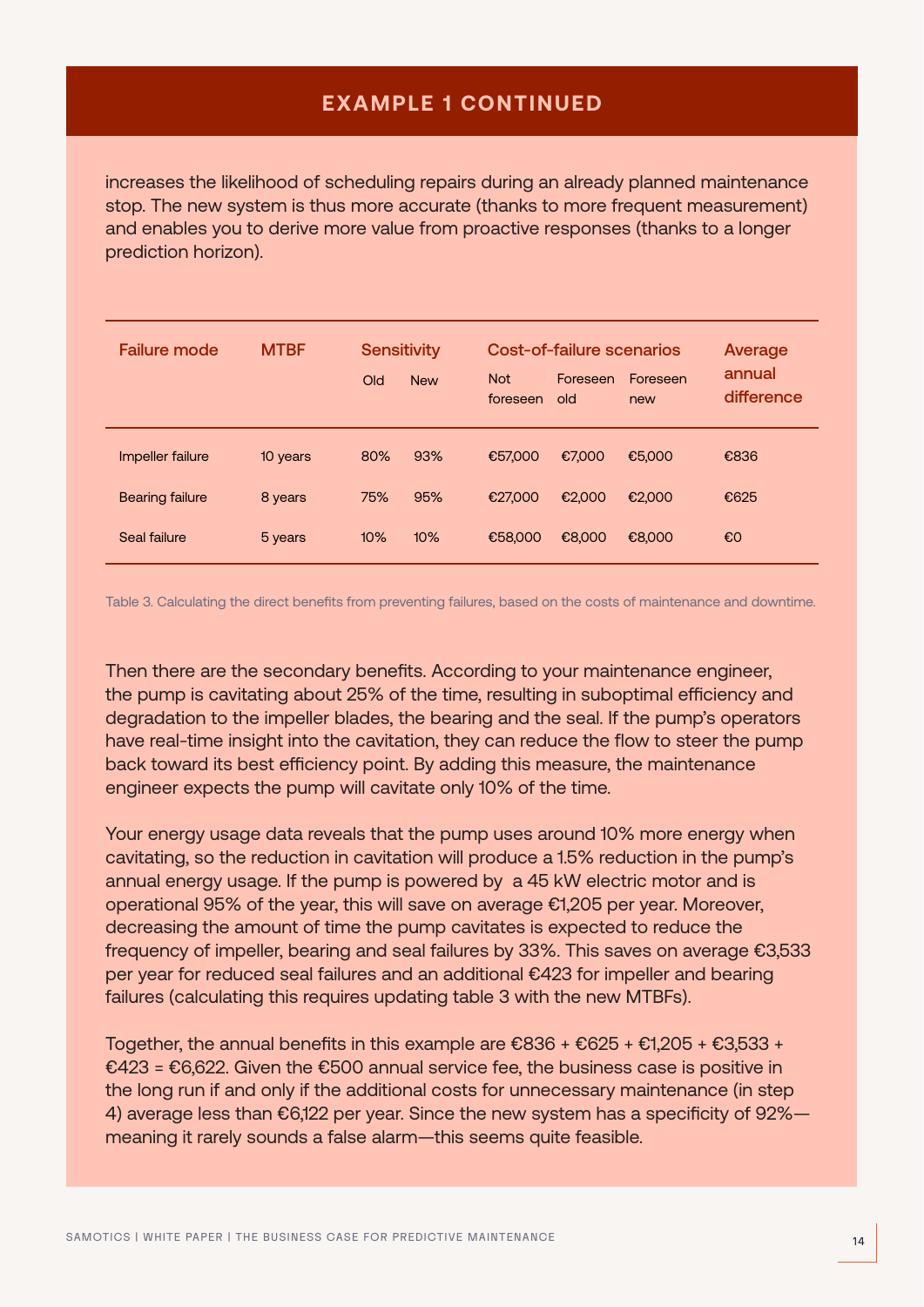#### SAMPLE METHOD 2: PAYBACK PERIOD FOR A GROUP OF SIMILAR ASSETS

If the organization is interested in the payback period of the investment, the timing of events becomes important. Let's assume an asset fails once every 10 years, the new predictive maintenance technology increases the probability of detection by 50%, and the organization is only willing to invest if the payback period is two years or less. With a constant hazard rate,\* the asset has a ±20% chance of failing in the first or second year, of which an extra 50% is now detected.

If you rely on the averages per year to calculate the payback period, you'll systematically overestimate the likelihood of achieving it. So there are two ways to go: manual probability calculations or computerized simulations. This white paper is too short to write a complete guideline for either of these methods, so here I'd like to share some insights into one of them: simulation.

A **simulation** is an imitation of a process or system—such as an asset's maintenance process—over time. By creating a simulation model for an asset or group of assets, it becomes possible to observe what is likely to happen in the future. The future is uncertain, yet some scenarios are more likely than others. By running a simulation repeatedly (a thousand times, for example), you can generate a probability distribution for each outcome. The question then becomes: of these one thousand simulated futures, how many of them had a payback period shorter than two years?

There are several software packages you can use to simulate a process, such as Arena, AnyLogic, R, and even Microsoft Excel. Each has its own advantages, disadvantages and language. For our example I'll use Sysdea, a system dynamic software package that allows for the quick development and visualization of simulation models. Figure 2 shows a sample Sysdea model for simulating the value a new predictive maintenance technology will contribute to a factory.

Once you've developed a basic structure, it becomes relatively easy to redo the simulation for other predictive maintenance technologies. For each use case, you need to determine the variables involved (most change from one use case to another) and check the relationships between them (most remain the same). In addition, once the basic structure has been developed, it becomes relatively easy to increase the number of assets, especially if the assets and their maintenance processes are similar to each other: they have the same hazard rate, similar consequences of failure, similar costs of maintenance, and so forth.

#### So **when are simulations a good way to go?**

- If the decision is very important.
- If timing matters.
- If the system is complex (for example, when variables are interrelated).
- If you're interested in getting more detailed insight into the system.
- If the number of similar assets is medium (more items means less chance of bias, the thing you're trying to eliminate through simulation).

\* In industrial settings, ±87% of assets arrive at a constant hazard rate (Plucknette, 2005). Most assets experience more hazards at startup (±67%), followed by assets that have a constant hazard rate from the start (±13%) and assets that have fewer hazards at startup (±7%). Only ±13% of assets have an increasing hazard rate over time.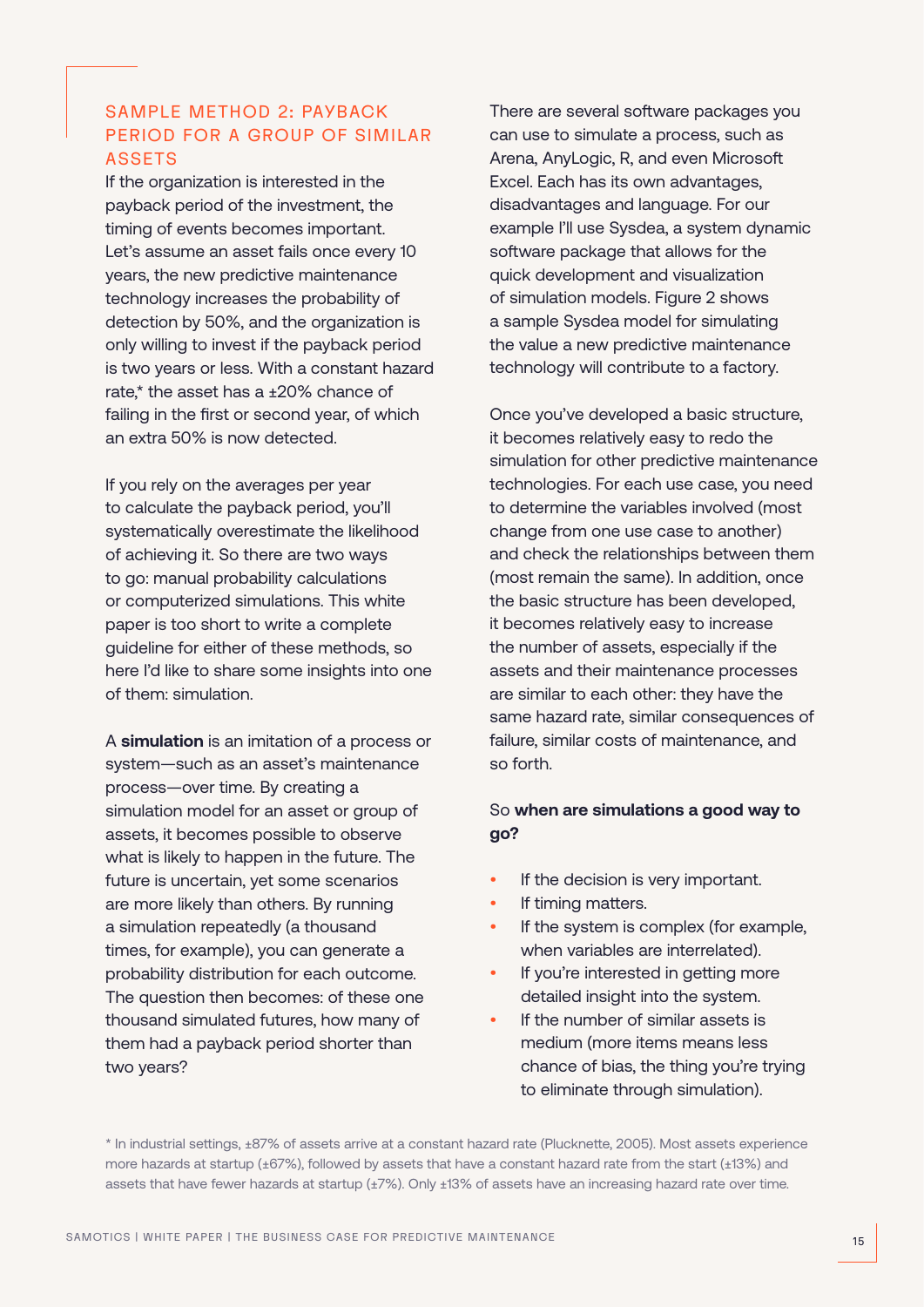

Figure 3. Sample simulation model in Sysdea (not related to the Solid Steel example in this paper).

### **TIP**

The quality of a simulation, as well as the time it takes to construct, depends on the skill of the builder. If you're not proficient in making simulations (yet), I recommend finding someone in your organization who is. I've seen people in business intelligence, data science, reliability engineering and process optimization departments using simulations, so these might be a good place to start your search.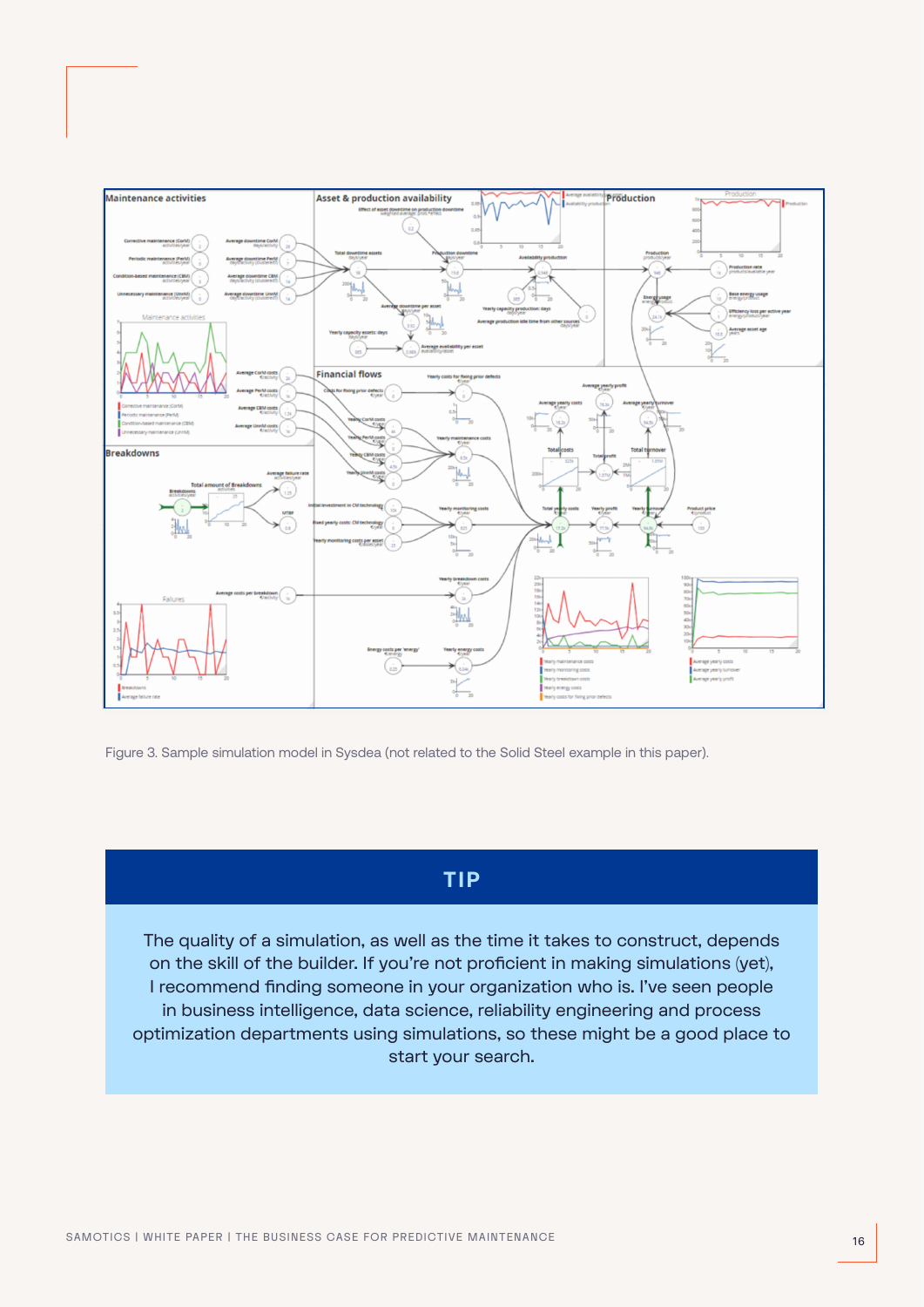### **EXAMPLE 2**

Your manager is glad to hear that the predictive maintenance business case is positive in the long run for the first centrifugal pump. But he's only willing to invest if the payback period is likely to be shorter than two years—a probability of 80% is sufficient. So now you're consulting with a simulation specialist from the company's business intelligence department to compute a distribution for the payback period. The underlying question is: how many of your centrifugal pumps need to use the new technology to reach an 80% chance of recouping the cost within two years?

The costs are easy to compute: with every additional pump, the initial costs increase by €1,000 and the annual costs by €500. The cost per pump is thus €2,000 for the first two years. The benefits are harder to compute, so here you consult the maintenance engineer again. She tells you that the average MTBF of the three failure modes is slightly longer than for the first centrifugal pump—12 years for impeller failure, 10 years for bearing failure and 8 years for seal failure, on average—and the costs of unexpected breakdown are slightly lower on average, since not all the centrifugal pumps are critical. The average reduction in energy consumption is estimated conservatively at €500 per pump per year. Over the course of two years, this results in a cost reduction of €1,000 per pump.

This means the desired payback period of two years will be achieved if enough breakdowns have been prevented to reduce costs by (number of pumps) \* (€2,000  $\epsilon$ 1,000). The higher the number of pumps incorporated into the new predictive maintenance program, the greater the likelihood that one or more will fail in the first two years.

Let's test it for 10 pumps. With a hazard rate of 0.1 (which corresponds to a MTBF of 10 years, given a constant hazard rate), the probability of having at least one failure in the first two years is ±86% (using the binomial distribution). If preventing one failure is sufficient to cover the predictive maintenance expenses for 10 pumps, the payback period is sufficiently likely (> 80%) to be shorter than two years.

But you also need to take into account that the initial sensitivity wasn't 0%—in fact, it was already quite high for the first pump—so you need to use the difference in sensitivity. If the difference in sensitivity is 50%, you need about twice the number of pumps to prevent a failure you wouldn't have prevented otherwise. If the difference in sensitivity is 25%, you need four times the number of pumps, or 40. In this case, because many of the pumps aren't being monitored at all yet, your team determines that the average difference in sensitivity is 33%. The business case for the group of pumps will thus be positive in more than 80% of the simulation runs if the benefit of preventing a failure is at least 30  $*$  €1,000 = €30,000 (including the operational benefits from increased uptime, and so forth).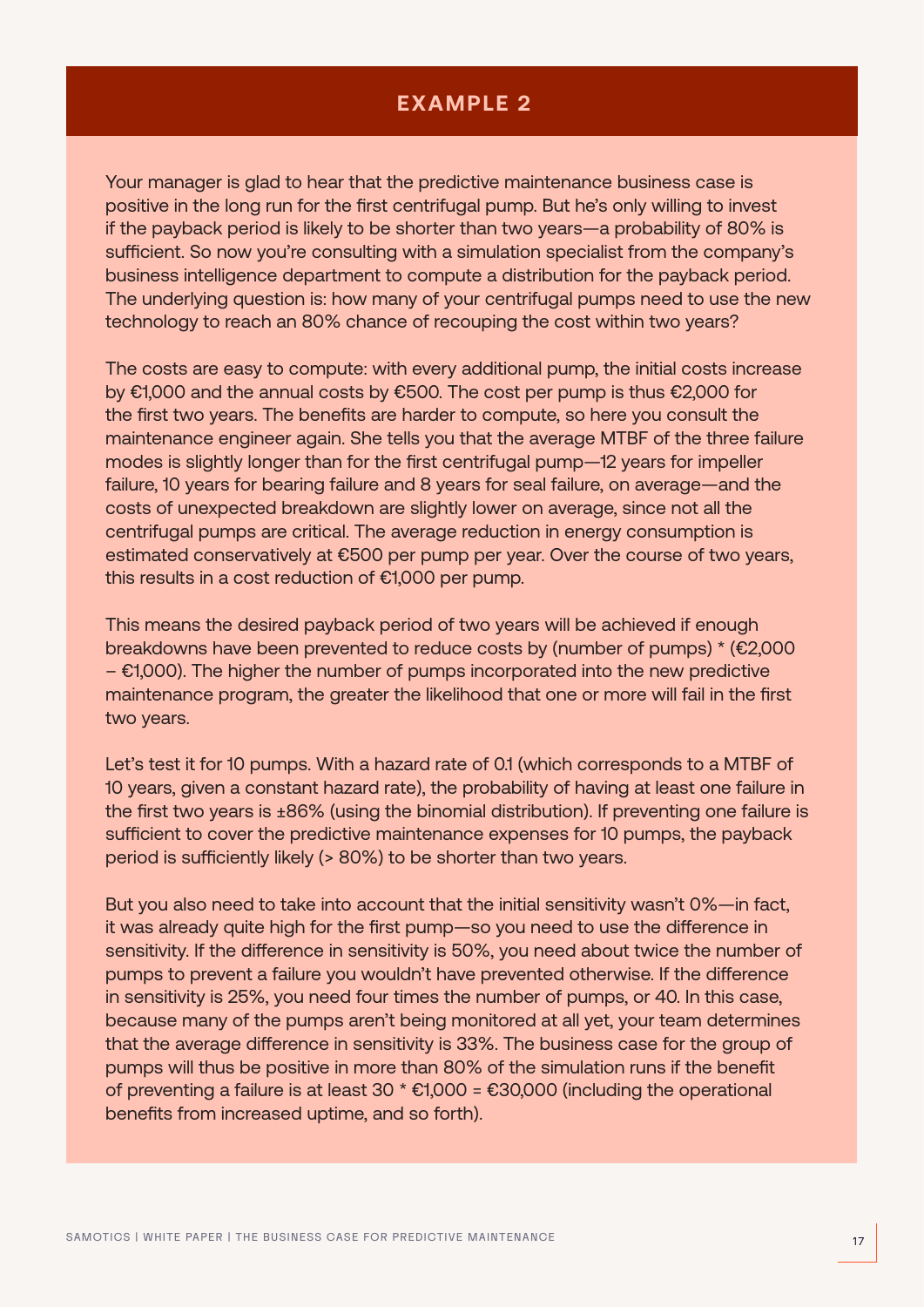## **TIP**

If the average business case for the first two years isn't positive, increasing the number of assets won't help you reach the 80% threshold. Increasing the number of assets only increases the likelihood of failures taking place in the first two years.

#### **TIP**

Predictive maintenance is just one way an organization can increase OEE, reduce maintenance costs, and so forth, so only a fraction of the full potential for improvement can be realized through predictive maintenance.

#### SAMPLE METHOD 3: UPPER LIMIT FOR A GROUP OF DISSIMILAR **ASSETS**

While the business case for a group of dissimilar assets can rely on the same methods as the business cases for individual and groups of similar assets, it becomes increasingly time-consuming to collect the data with each new type of asset added.

Fortunately, if the assets are operationally connected, such as in a single unit or plant, it's possible to create a quick approximation of the achievable benefits. The trick here is to first assess the potential to improve the plant's value drivers, such as maintenance costs, capital expenditure, OEE, and so on, and then calculate the impact the predictive maintenance technology is expected

to have on these value drivers. When a factory's management looks at adopting a broader predictive maintenance program, a new question becomes relevant: "How much can this plant gain from applying predictive maintenance, and thus how much are we justified in spending on it?" This analysis can be performed for a single predictive maintenance technology or for a group of them.

Typically, organizations like to invest in a limited number of systems that can be applied over a wide variety of assets, since each new system entails startup costs (such as gaining proficiency and building a relationship with the supplier).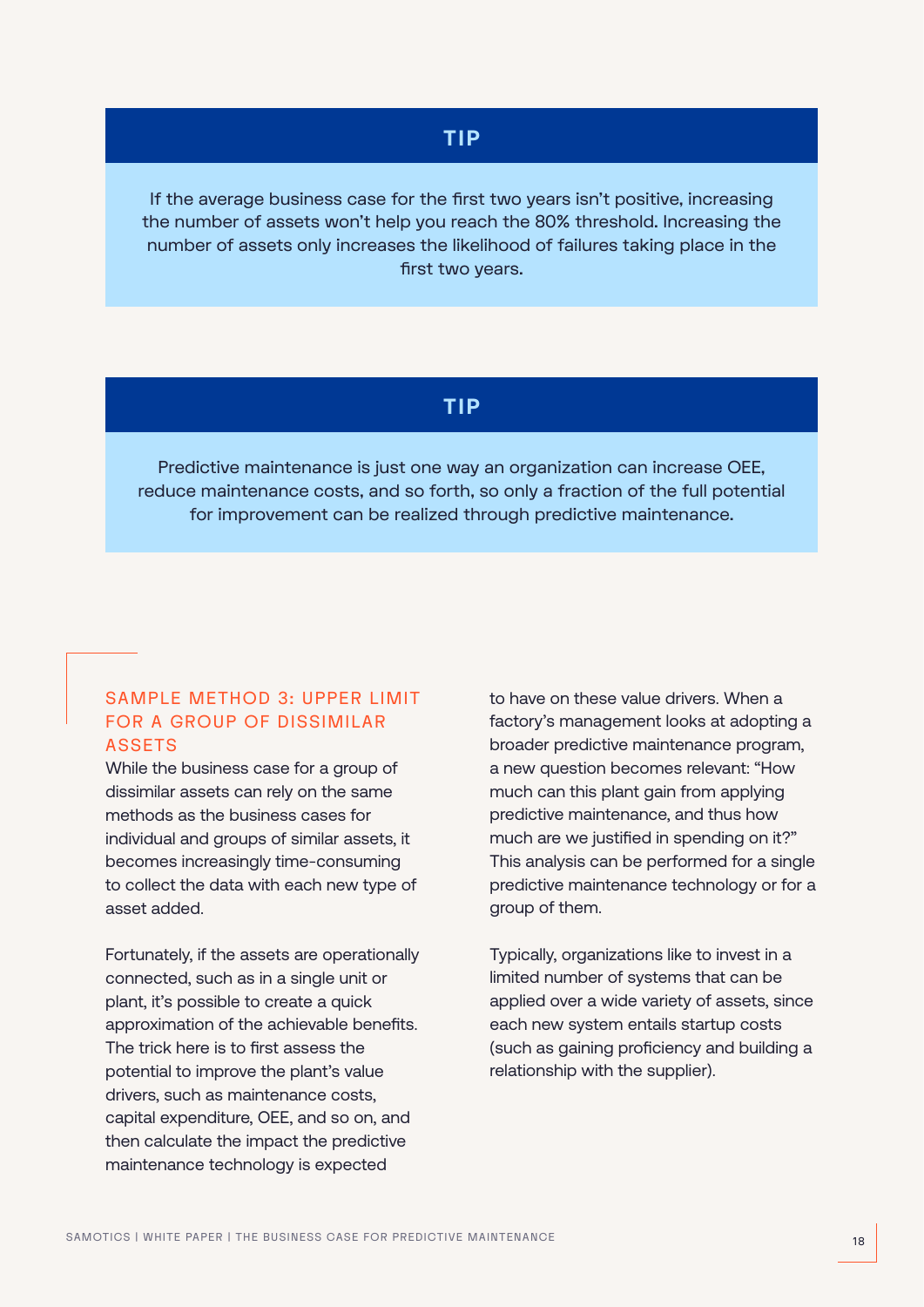The more widely each predictive maintenance system can be used especially when critical assets are

involved—the more value the company can capture from predictive maintenance.

### **EXAMPLE 3**

The new predictive maintenance system has proven its value on the 30 pumps it's monitoring at Solid Steel NL, and the plant manager has asked you to help determine whether it makes sense to scale up to other assets.

Over the past couple of years, the plant's performance has been relatively stable. Its OEE has fluctuated around 55%, maintenance costs average €25 million per year, and the plant spends €50 million per year on energy. Yet according to global steel industry benchmarks, the best performers have an OEE of 80% and maintenance costs are just 2.5% of their ARV (asset replacement value).

You put together an experienced team, including the plant manager, predictive maintenance specialists, and process and reliability engineers, and start by estimating the plant's theoretical optimum. Since it's quite an old factory, you're expecting its optimal OEE might reach 75%, slightly lower than the benchmark's best performers. Compared to the current 55% OEE, this is a 36% improvement.

The factory currently has a turnover of roughly €200 million per year. In the optimal scenario, this could go up to €272 million each year, an increase of €72 million per year. Equipment unavailability is the major reason for the plant's current low OEE (availability = 0.7, productivity = 0.9, quality = 0.9). The team estimates that a fullfledged predictive maintenance program can raise availability to 0.8, but won't have a big impact on productivity and quality. That will raise your OEE to 65%, resulting in annual turnover of €236 million, a €36 million increase per year.

Using a similar analysis, the team estimates that an optimal predictive maintenance program will reduce annual maintenance costs by €5 million (to €20 million per year) and energy usage by €7.5 million (to €42.5 million). The upper limit on the factory's benefit from predictive maintenance is thus  $\epsilon$ 36 +  $\epsilon$ 5 +  $\epsilon$ 7.5 =  $\epsilon$ 48.5 million per year.

In this scenario, Solid Steel NL's management has quite some room to develop its predictive maintenance program!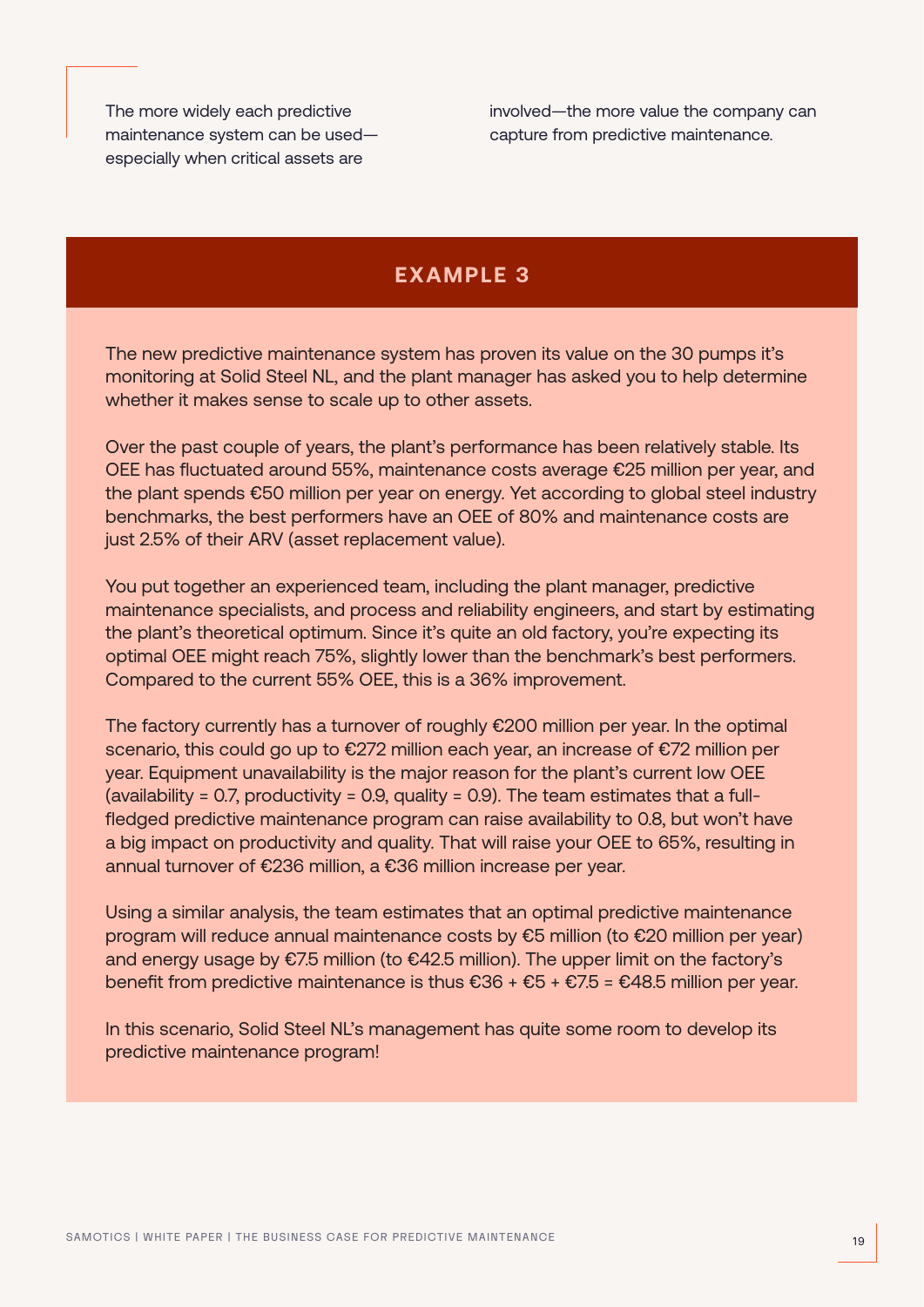# Quick-start guide in four simple steps

# STEP 1

Request the initial and recurring costs for the predictive maintenance system from its supplier.



Identify the main value drivers for your use case (max 3).

# STEP<sub>3</sub>

Perform a quick back-of-the-envelope calculation of the benefits from these value drivers, to see whether the business case is (a) definitely positive, (b) definitely negative, or (c) likely to be positive. If (c), go to step 4.



Perform a more elaborate business case analysis, as outlined in this paper.